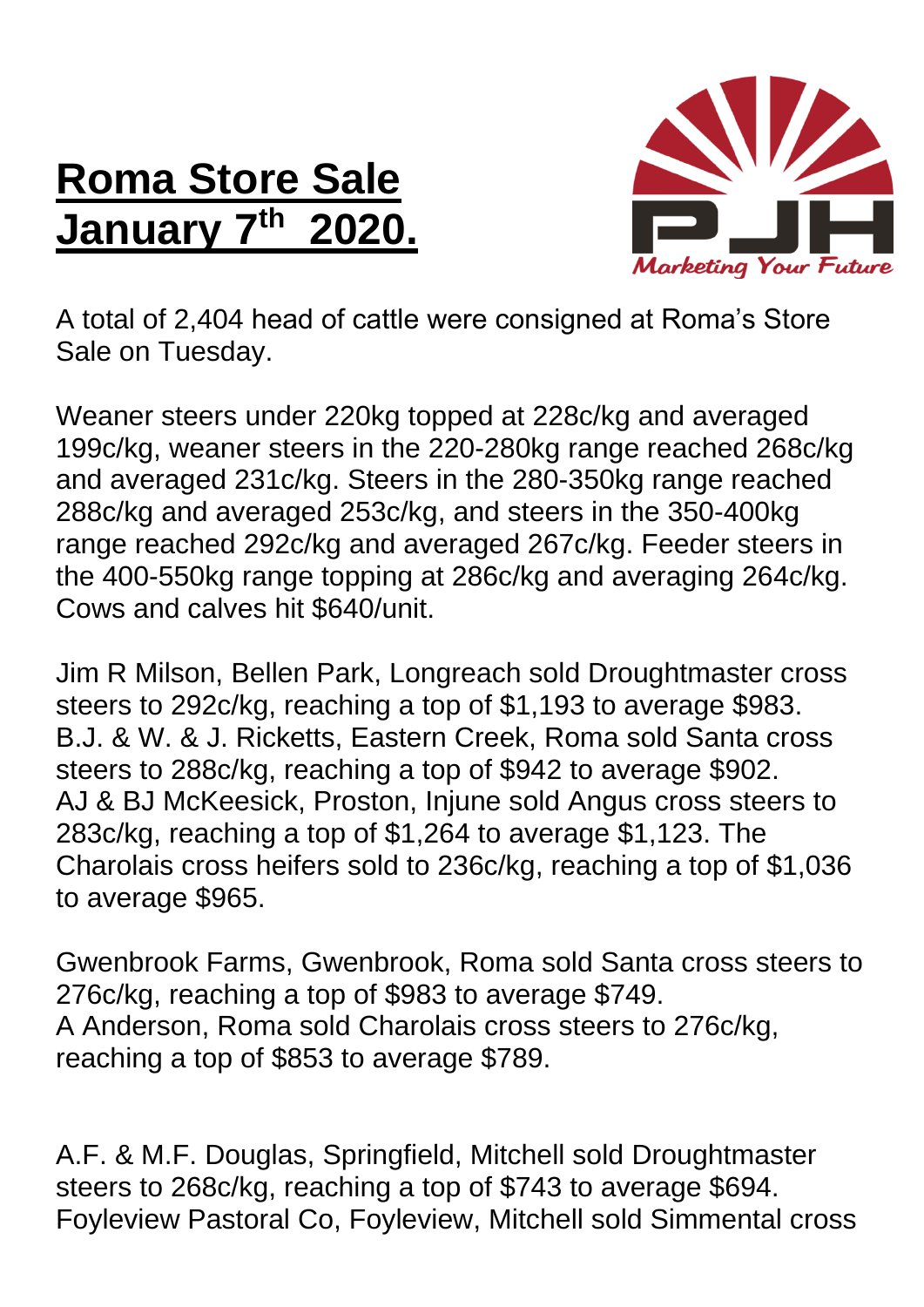steers to 248c/kg, reaching a top of \$705 to average \$656. The Simmental cross heifers sold to 232c/kg, reaching a top of \$638 to average \$551.

Heifers under 220kg topped at 210c/kg and averaged 166c/kg, while heifers in the 220-280kg range topped at 232c/kg and averaged 207c/kg. Heifers in the 280-350kg range topped at 253c/kg, averaging 216c/kg. Heifers in the 350-450kg range topped at 241c/kg, averaging 226c/kg.

Camelock Rural, Carella, Augathella sold Santa cross heifers to 253c/kg, reaching a top of \$775 to average \$551. CA Crozier & TF Rule, Tyrone, Charleville sold Brahman cross heifers to 240c/kg, reaching a top of \$1,100 to average \$795. Robert Loughnan, Alicker, Roma sold Charolais cross heifers to 230c/kg, reaching a top of \$589 to average \$585. B.J. & P.C. Harrision, Bungaringa, Mitchell sold Santa cross heifers to 210c/kg, reaching a top of \$672 to average \$367. J.M. & K.M. Bock, Kilto, Wandoan sold Cross breed heifers to 206c/kg, reaching a top of \$475 to average \$395.

Cows in the 300-400kg range reached 184c/kg and averaged 122c/kg, while cows in the 400kg-500kg range reached 244c/kg and averaged 167c/kg. Cows over 500kg topped at 195c/kg, averaging 189c/kg.

*NO PRIME SALE THIS WEE* 

*Next week PJH sell 6 thposition.*